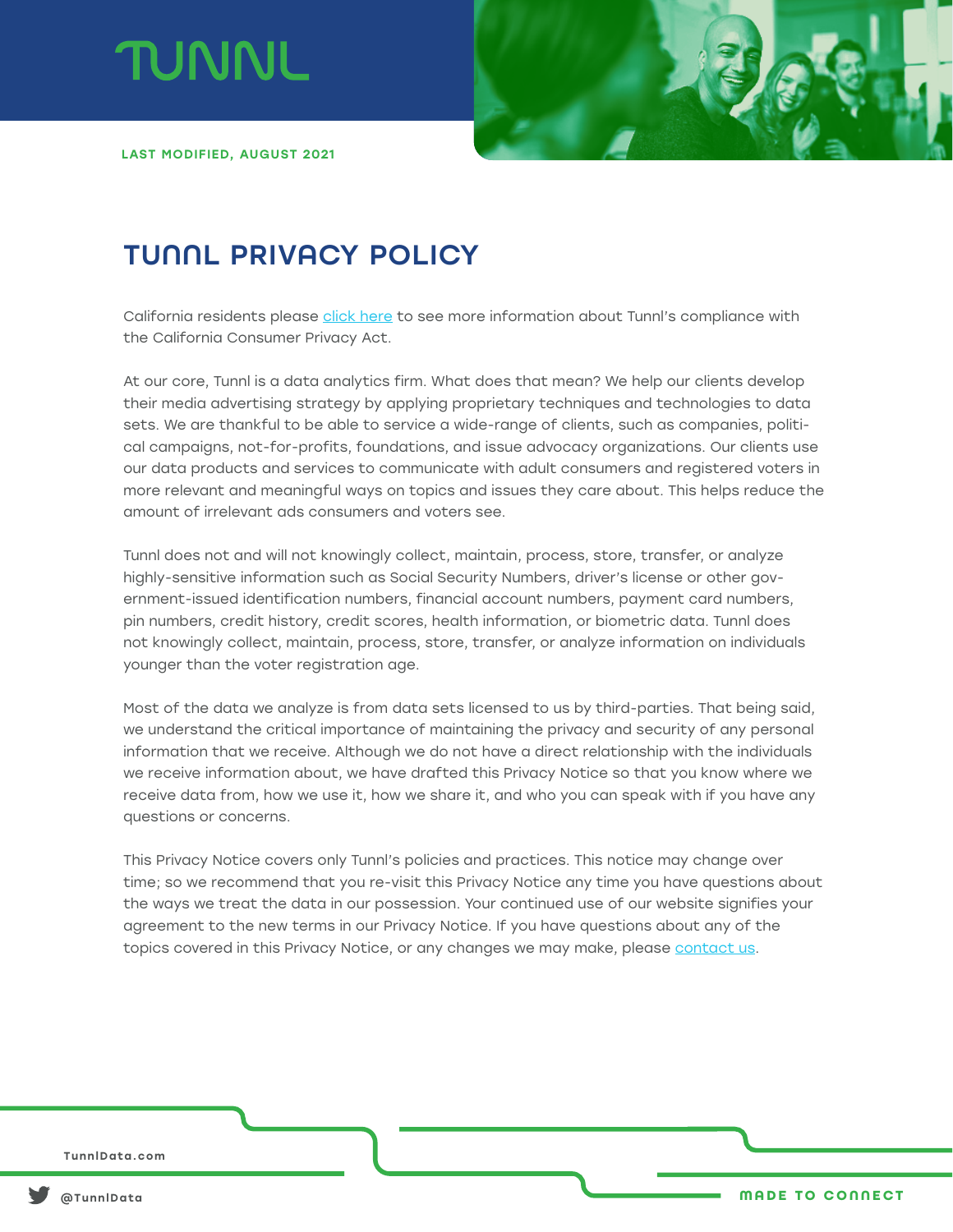

# THE INFORMATION WE COLLECT

#### INFORMATION RECEIVED FROM SURVEY RESPONDENTS

Tunnl regularly conducts opinion surveys via a third-party survey provider or market research company in which we ask individuals to volunteer their views and opinions on topics ranging from consumer products to politics. When we conduct these surveys, we use the data for aggregate analysis purposes. We use this data, in combination with other third-party data, to make predictions about audiences with similar characteristics as to how likely they are to buy a certain product or service or support a candidate.

#### INFORMATION RECEIVED FROM THIRD PARTIES

As described above, our customers are companies, political campaigns, and issue advocacy organizations. In order to provide our customers with the most accurate analyses possible, we license data sets from third-party vendors who have lawful access to that information and comply with any and all federal and state laws that apply to these data sets. These data sets contain information, including:

- Television viewership data, such as the programs audiences watch and the devices on which they watch those programs;
- -Data about individuals' interests such as travel interests, purchasing interests, and other preferences;
- -Information collected by states' election divisions or secretaries of state, such as individual names, birthdates, physical address, ethnicity (in states where available) phone numbers, party registration (in states where available), and the elections individuals voted in, such as general elections or primary elections; and
- -Data about predicted views on issues, politics, and purchases.

As noted above, Deep Root uses either its own surveys or survey data from third parties to make predictions about how likely individuals are to take an action, such as support a candidate or cause.

From time to time, we may also collect information from other publicly available third-party sources, including information posted on websites and social media platforms such as YouTube, Reddit, and Twitter. We do not collect information from any non-public or private portions of these platforms, such as Direct Messages and private subreddits. Most social media platforms provide tools and settings that allow you to manage the publicly available content about you.

While Tunnl does not control the privacy-related features of these third-party platforms, we strongly encourage you to explore these tools and settings so that you are comfortable with the information disclosed about you.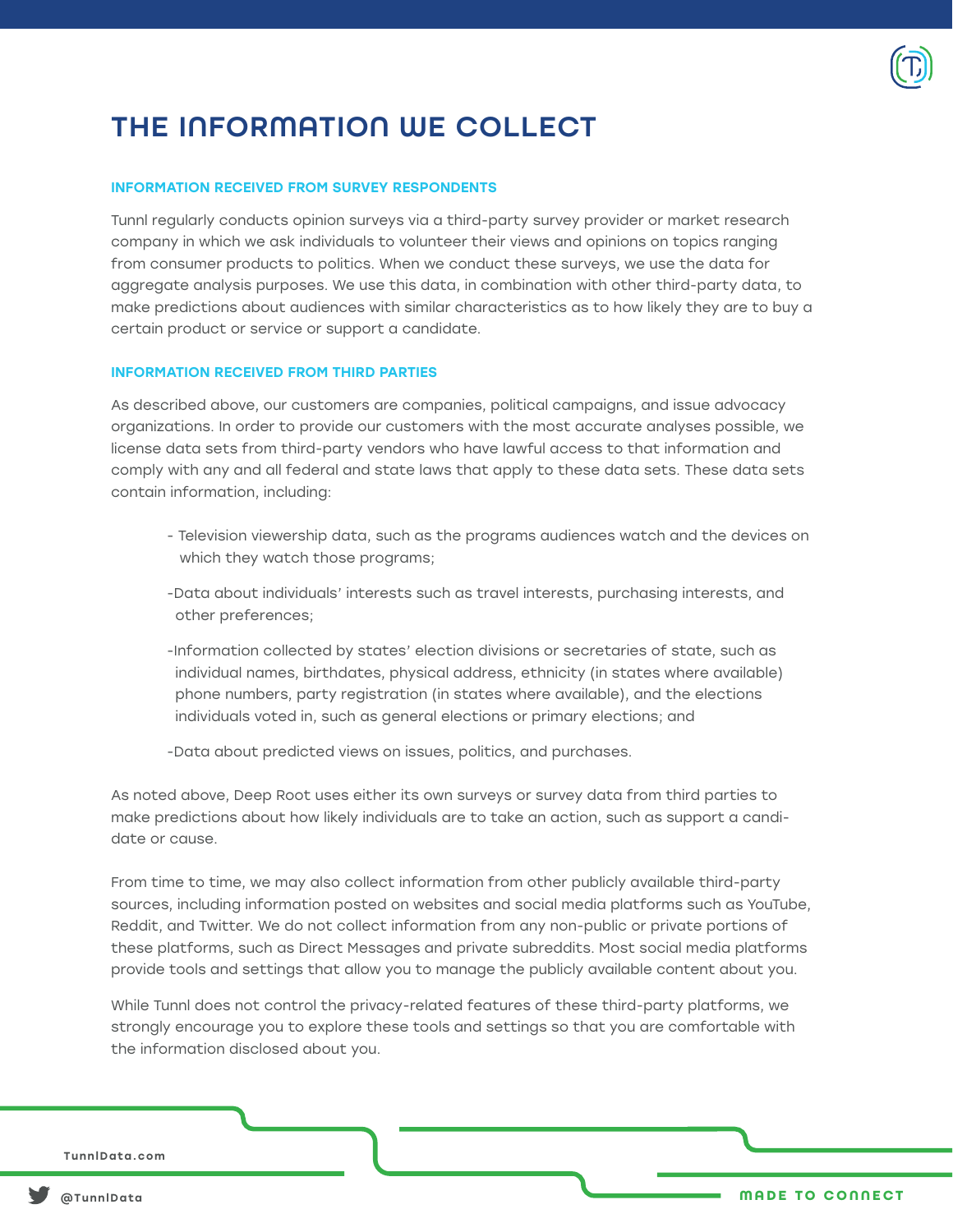

#### INFORMATION COLLECTED FROM OUR WEBSITE, SOFTWARE AND PLATFORMS

Like most companies, to use our software and platforms, we require certain information from our clients and users. As one example, we offer a self-service platform for our clients to choose media markets and produce reports. In connection with the use of that platform, we may collect your name; your company name, address, email, phone and billing contact; your political election and advertising entity; and your state, media market, target and tier.

In addition, we also collect information about the way visitors interact with our website or various software and platforms we offer. Although you can visit our website, software or platforms without telling us who you are, when you access our website, software or platforms, our servers are able to optimize your viewing experience by automatically gathering information from your browser, such as the type of browser you are using and the operating system of your computer or mobile device. Our servers may also store additional information, including the pages of our website, software or platforms that you visit, the way you interact with our website, software or platforms and your IP Address. Your IP address is a unique number assigned to your computer or device by your Internet Service Provider. Collecting IP addresses is a standard practice and is generally done automatically. We also collect and maintain log-in information—including username, password, and log-in attempts—related to the Tunnl Client Portal accessible from the website and any other software and platforms we provide.

#### **COOKIES**

Like many companies with web pages, we also use other automated collection tools, such as "cookies" and "web beacons", to gather information from you and your computer while you are visiting our website. A cookie is a small file stored on your computer that lets us know whether you've visited our website before and your navigation experience during your visit. We may use cookies to facilitate your access to our services, to enhance your experience, to increase security, and to recognize your computer or device. Cookies allow us to collect statistical information about the usage of our services and website to improve functionality and design. Most browsers automatically accept cookies, but you can usually adjust your browser's settings to decline cookies, delete past cookies, or otherwise modify your browser's interactions with cookies. If you choose to disable cookies, it is possible that some of our website's features may not function or display properly.

#### DO NOT TRACK

Our website does not respond to your browser's "do-not-track" requests or comparable mechanisms.

#### CORRESPONDENCE RECEIVED BY TUNNL

Individuals may correspond directly with us through our "Contact Us" link. Any personal information submitted through such channels will be used only to respond to such communications.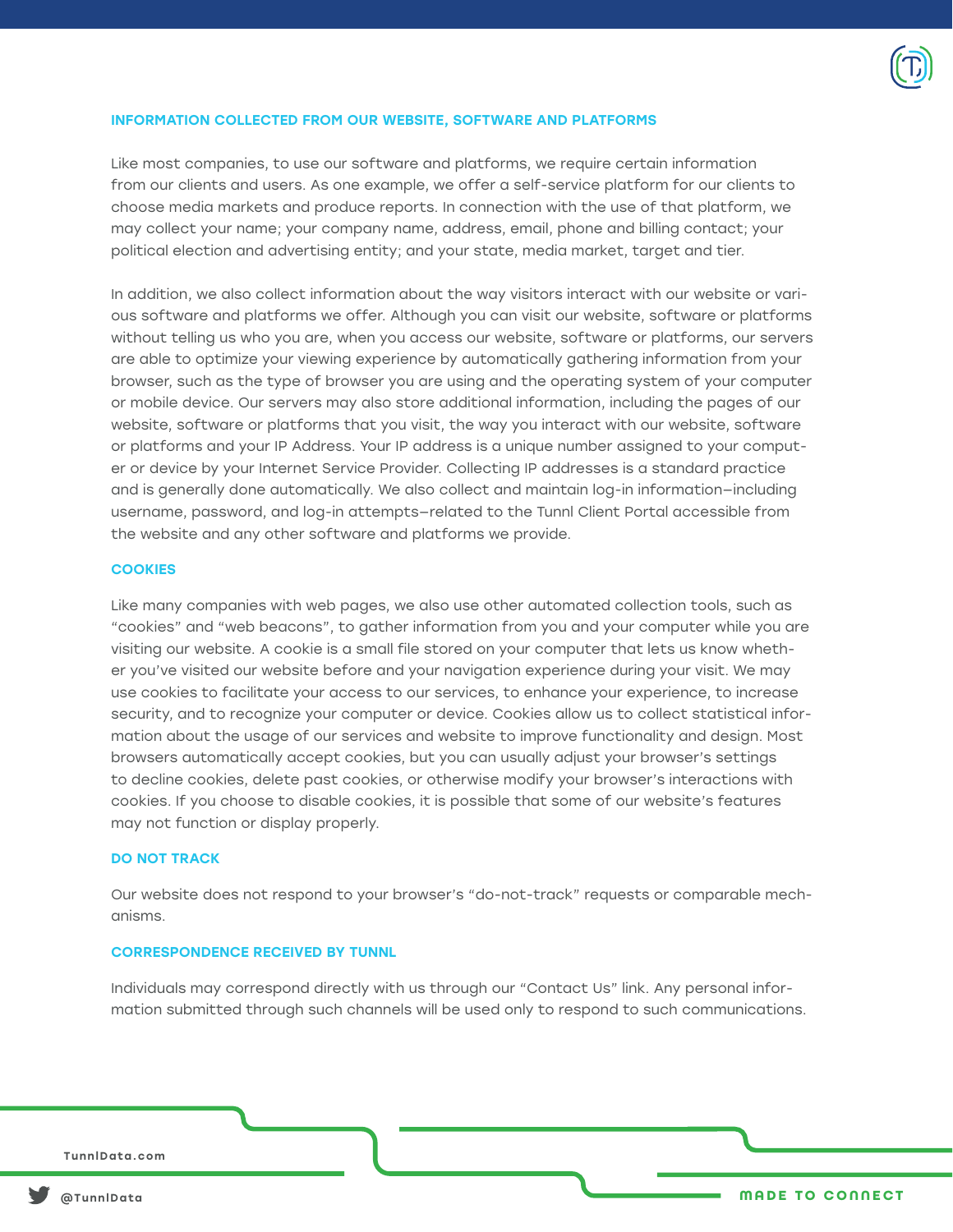

#### CHILDREN UNDER THE AGE OF THIRTEEN

Tunnl does not knowingly collect information from children under the age of thirteen. From time to time, we may receive third-party data that indicates the fact that children under the age thirteen reside in a given household.

### HOW WE USE INFORMATION WE RECIEVE

We use the information we receive to better understand how and why individuals make certain decisions. Specifically, our proprietary modeling techniques allow us to use the data sets described above to understand what people value and the characteristics that drive these values. We then use this understanding to aggregate groups of individuals together based on common interests and values so that our clients can best make use of their media and advertising efforts.

We also use the information in our possession to provide the services you have requested, continue to develop new tools and technologies to better serve our clients and to further protect the privacy and security of the individuals described by this information.

At times, information we collect directly from our website or received from a third party may be subject to certain additional restrictions on the information's use. These restrictions may arise from provisions in our agreements with third parties or because of applicable State and Federal laws. We comply with any such applicable restrictions on our use of information.

### HOW WE SHARE INFORMATION

We use the information we receive to build statistical models and other analytical tools so that our clients can better understand how groups of people with common interests may behave. For example, we might conclude that individuals who watched a particular television program are more likely to be interested in a particular topic or support a certain candidate or cause. The results of such analyses are generally shared with our clients at the aggregate level. When requested, however, we may provide our clients with models that analyze information at an individual level. Similarly, some clients may wish to use the datasets we create to provide digital advertising to a group of specific individuals based on the characteristics we identify these individuals may likely share.

We may, from time to time, use a third-party service, such as Google Analytics, to collect and analyze website visitor data. We use this information for a number of purposes, including calculating usage levels, diagnosing server issues, improving our website and services to better accommodate user patterns, and detecting and diminishing security threats.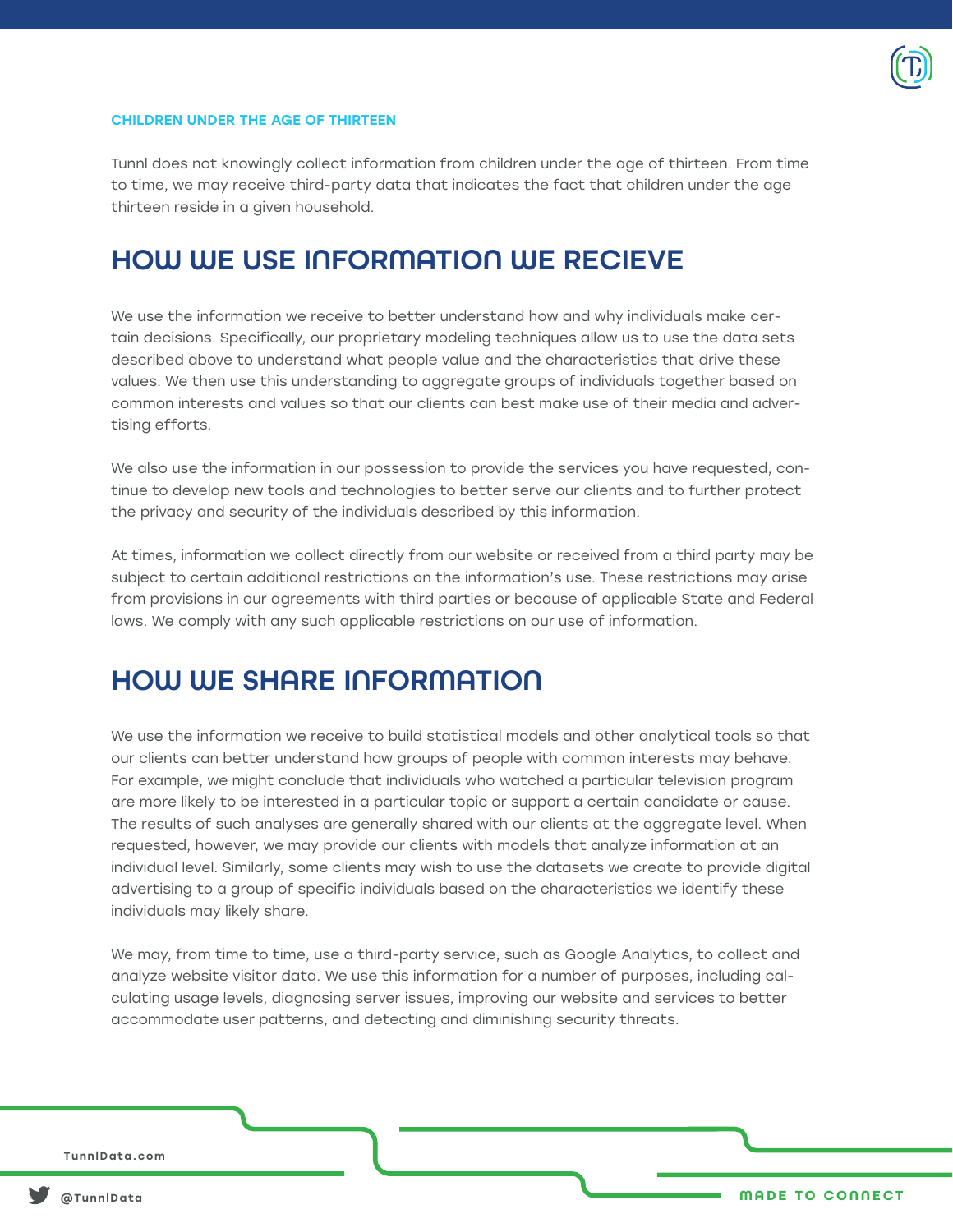

At times, we may be required to share information about specific individuals with various third parties. Except for the ways otherwise outlined in this notice, we will not disclose individual level data unless we believe that such action is necessary to (a) comply with a court order or other legal process served on us; (b) investigate or prevent suspected illegal activities; (c) enforce contracts or other binding agreements; (d) take precautions against liability, investigate or defend against any third-party claims or allegations; or (e) exercise or protect the rights, property, security, personal safety, or integrity of Tunnl, its employees, customers, or the public.

Tunnl shares information only in the ways described in this Privacy Notice. At times, we may store such information in locations outside our facilities, such as on servers co-located with third-party hosting providers.

As we grow, we may buy or sell assets or business divisions. Generally, the information stored on our systems would be transferred in such a transaction. We may also transfer or assign such information in the course of business combinations, including but not limited to mergers, divestitures, or dissolution. In the event of such a transaction, any successor entity that acquires the information in our possession will continue to be subject to the terms and conditions of this Privacy Notice.

#### REMOVAL OF NAMES FROM RECORDS MAINTAINED BY TUNNL

If you would like to have your name removed from our records for any reason, please e-mail us a removal request containing your full name and physical address at notice@tunnldata.com. You may also submit a request to remove the name(s) of individuals who reside in your household. Tunnl will not honor removal requests for individuals residing outside of your household or whose submitted address does not match the address in our systems. Because we do not knowingly collect or retain information about individuals under the voter registration age, it is not necessary to submit a removal request for individuals under the age of 17.

We will acknowledge receipt of your removal request. For security reasons, we will not be able to confirm whether a submitted name appears in different forms in our systems, any addresses on file associated with the name, or the sources of any information we may have received related to the name.

Removing your name will disassociate your name from any data that was previously associated with you, but it will not remove this data from our databases. In short, once your name has been removed, neither Tunnl nor our clients will be able to associate your name with any data we have stored on our systems.